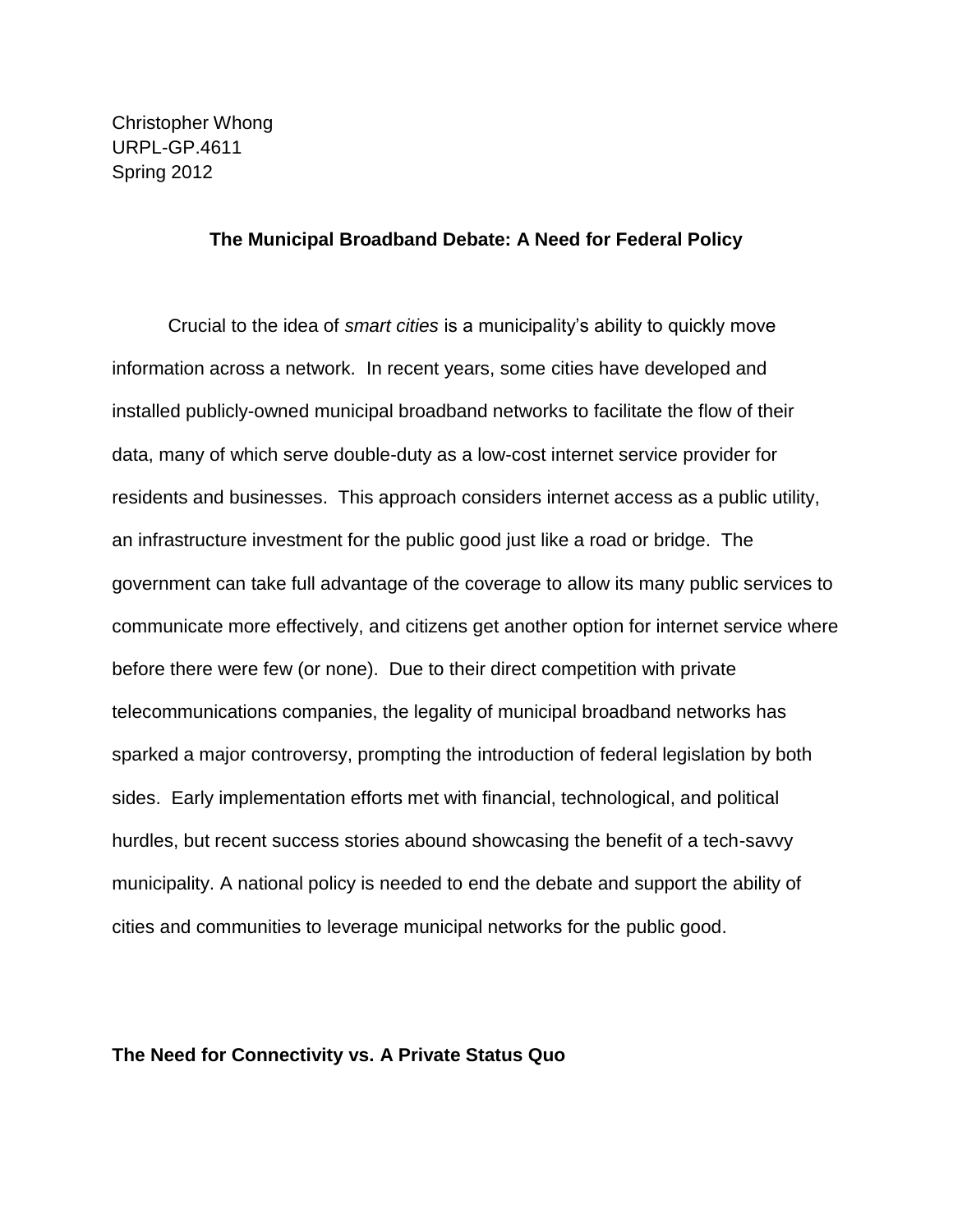As our lives become more and more dependent on web access for basic communication and government services, high speed internet access is increasingly seen as a basic human need, the *fourth utility* that Cisco promotes, as important as electric power, running water, and sewage. In 2010, the International Telecommunications Union told the UN that it broadband access should be a human right.<sup>i</sup> Finland has made it so, and has promised each citizen access to a 100 megabit internet connection by 2015. $\mathsf{I}^{\mathsf{I}}$  We have no such promise in this country (we did, but the Bush administration fell short of its promise for universal, affordable broadband access by 2007) Broadband access in the United States lags behind at  $17<sup>th</sup>$  place in Broadband availability and usage according to a 2009 Harvard University Study. <sup>iii</sup> Broadband coverage has been on the federal agenda over the last decade as well, with both the Bush and Obama administrations implementing a "Broadband Strategy," but not quite a policy. The 2009 economic stimulus spending package included 7.2 billion dollars in grants and loans for expanding broadband coverage. The Obama administration also mandated that the FCC create a national broadband plan with recommendations to ensure ubiquitous broadband coverage, which endorsed removing the state-level restrictions on municipal networks.

Despite this vote of confidence at the federal level, our bandwidth destiny lies in the hands of private companies who respond to financial incentives. Municipal Broadband Networks are severely restricted or banned outright in 19 states<sup>iv</sup>, and much of the state legislation against them is driven by the telecom lobby. Existing broadband service providers have a de-facto monopoly due to the high costs of building and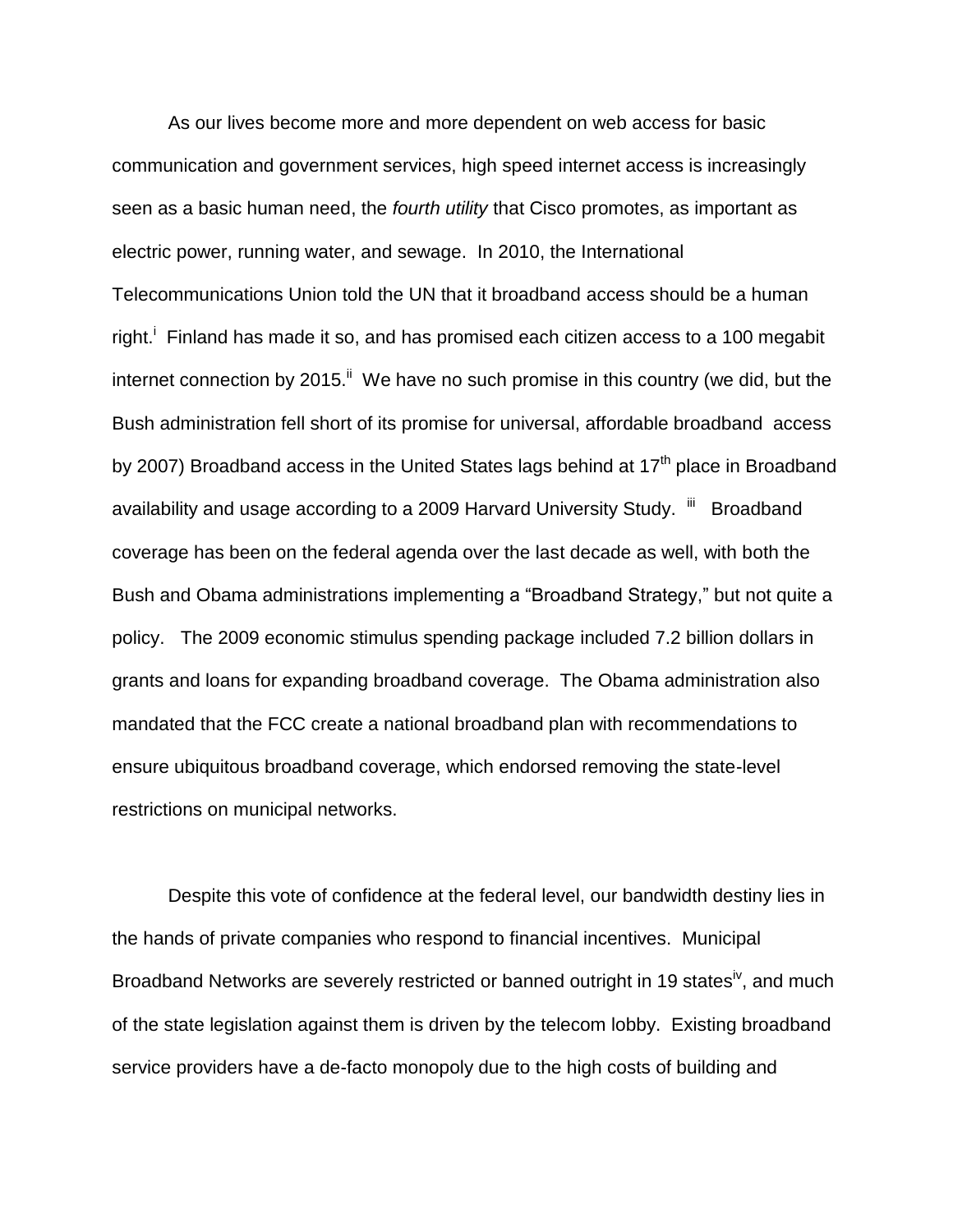maintaining a network, and the FCC has stated that 96% of American households are served by a broadband duopoly or worse. <sup>v</sup> Telecom companies actively lobby and advertise to suppress municipal networks with arguments that they will stifle competition and free markets, raise taxes, and cost municipal employees their jobs. Large cable internet/phone/tv providers are so interested in maintaining the status quo that they

appear lowered prices in a localities that have introduced municipal broadband, leveraging their large coverage areas to cover the difference of selling internet access below their normal rates.<sup>vi</sup>

Municipal network projects are born from a community's claim that private internet providers are not

#### **Community Broadband Network Map**

Communities build their own broadband networks for a variety of reasons -- economic development. creating competition, increasing the quality of life, improving access to education and health care, recating competition, increasing the quality of life, improving access to education and health care, etc. This map tracks



providing sufficient service or coverage. The federal stimulus provided definitions for what constitutes broadband access; anything below 768 kbps is "unserved, and anything between unserved and 3mbps is "underserved". In densely populated areas, telecom companies can see quick ROIs on upgrading their infrastructure, but are hesitant to invest in upgrades in areas that are less dense and farther removed. Large national service providers may require densities as high as 3,000 households per square mile before they will consider installing a network. "Anything less does not ensure them of the subscription revenue they estimate they will need to offset the cost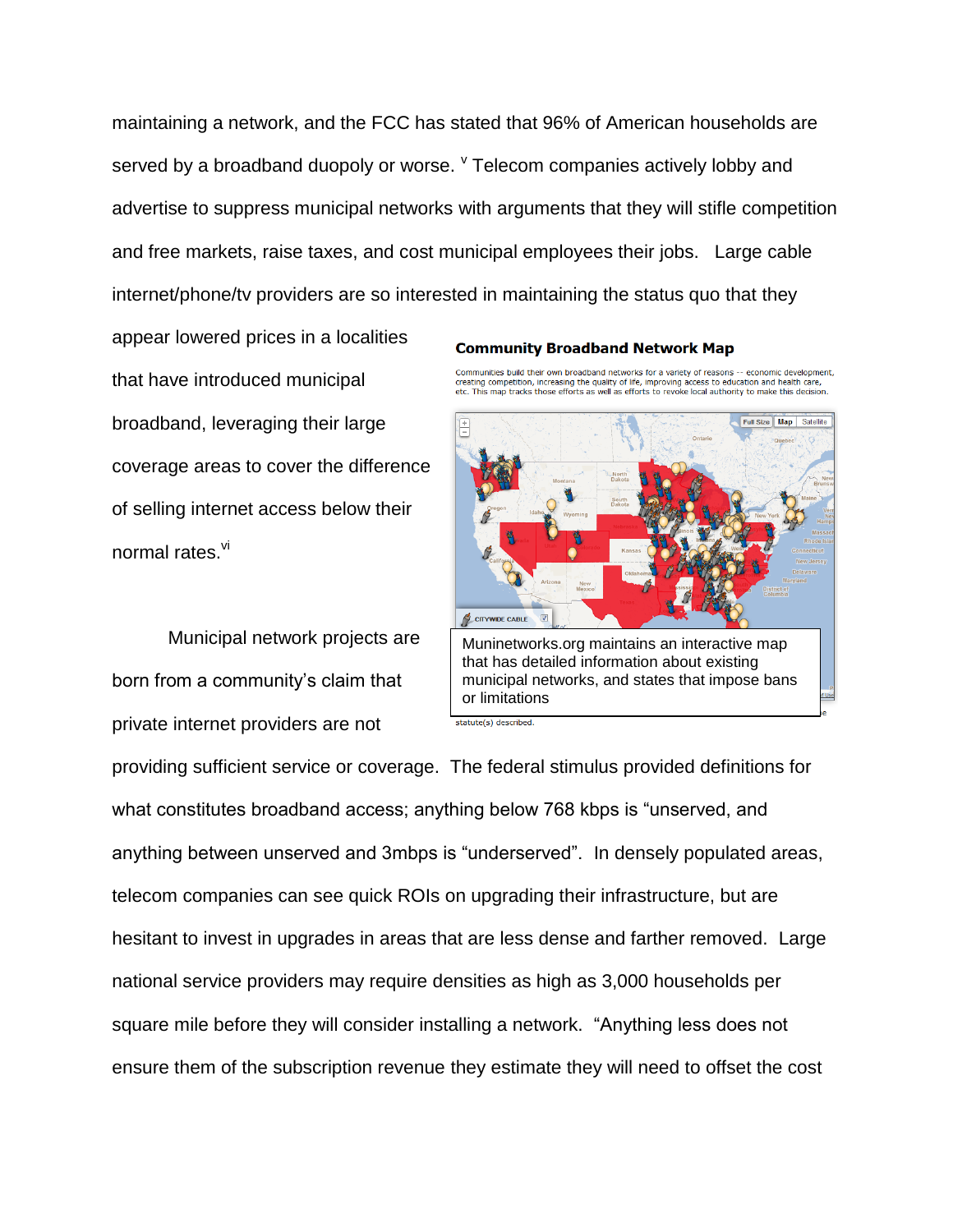of building the network"<sup>vii</sup> A common infrastructure analogy is made in comparing highspeed internet to the railroads… they bring the digital ideas, goods, and services of our day. If your town's been bypassed, you're doomed to decline. It's in every town's interest to have great internet connectivity, but it is not usually in a cable company's interest to provide it in every town. A 2008 policy brief from the New Rules Project, nonprofit that supports localized sustainable development, summarizes the gap in priorities: "Private companies are legally required to maximize profit for their shareholders. Public entities have a different mission; they are focused on maximizing social and economic benefit to the community. This distinction seems to have been lost in much of the discussion around municipal broadband systems."Vill Ultimately, the debate comes down to the fact that telecom companies are interested in short term profits and are accountable to shareholders, whereas municipal networks are interested in the long-term public good and accountable to the taxpayers.

## **Smarter Cities Need Networks**

In addition to the benefits afforded to businesses and residents by ubiquitous broadband, governments are able to operate more efficiently when they have a high speed network at their disposal. This efficiency comes in the form of automatic power/water meter reading, video surveillance, data in the field for building inspectors, police officers, firemen, utilities monitoring and remote control, and other smart technologies. These network flows are completely internal, but without a municipal network, the connections that make them happen must be purchased as leased lines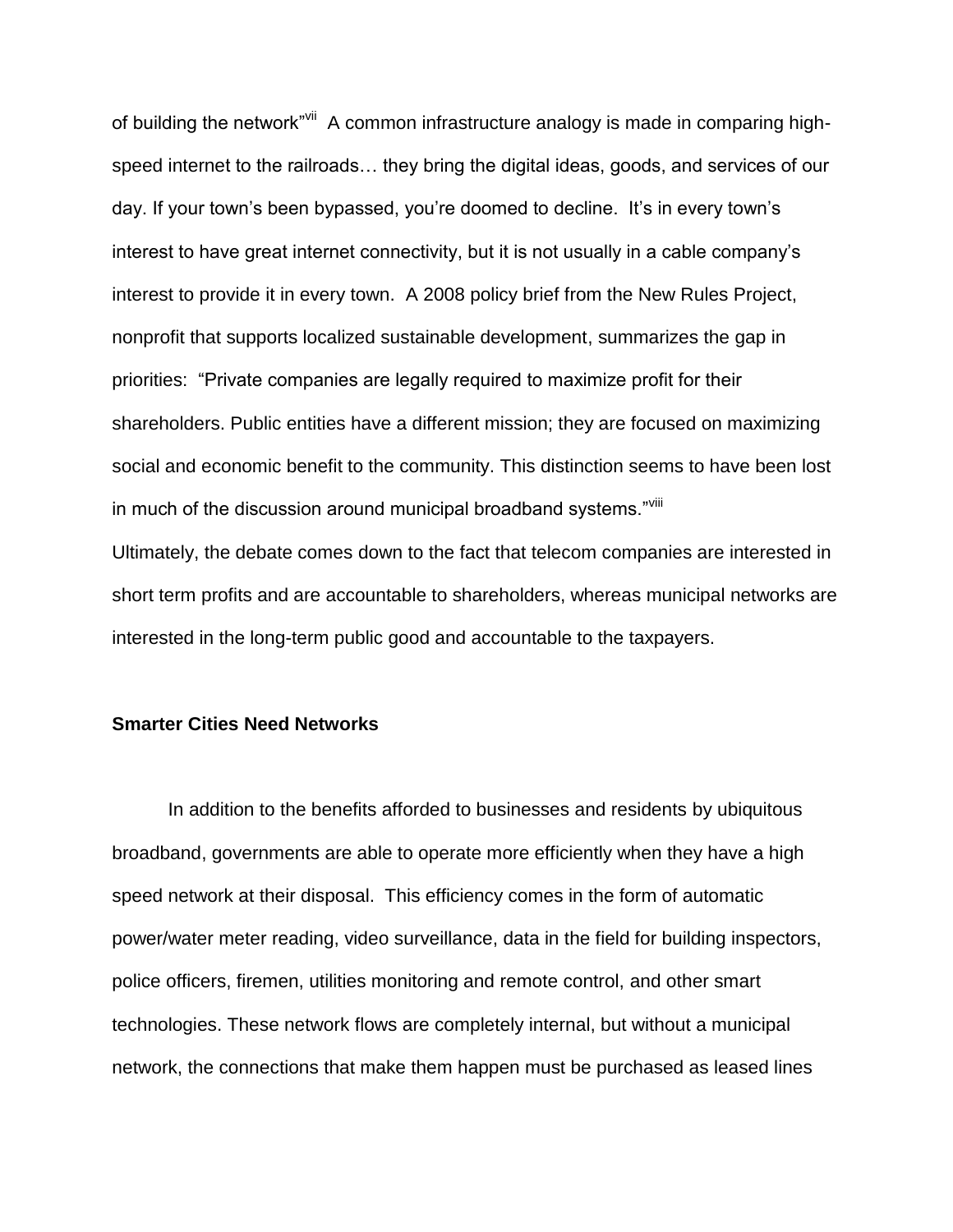and mobile phone subscriptions, and the connection must be shared with the rest of the traffic on the provider's network. Municipal networks eliminate a major hurdle in getting these kinds of smart systems online, and help to ensure that coverage reaches all parts of a government's jurisdiction, reducing the digital divide, something that private companies have no incentive to do on their own.

## **Legalities and Vignettes**

The federal-level legal framework for municipal networks is based in the telecommunications act of 1996. A supreme court decision in *Nixon v. Missouri Municipal League* in 2004 provided clarification of an FCC regulation that affected telecommunications services, creating the precedent for the current state legislation. The FCC regulation stated that states could not prohibit any "entity" from providing telecom services, but was unclear as to whether a local government qualified as an "entity". The  $8<sup>th</sup>$  circuit ruled in favor of municipal networks, but the supreme court reversed the decision leaving it up to the states to regulate their subdivisions accordingly. A year later, another crucial supreme court decision in National Cable and Telecommunications Ass'n v. Brand X Internet Services classified broadband providers as *information services* and not *telecommunications providers,* keeping them free from the tight common carrier regulations that the phone companies had been subjected to for years. <sup>ix</sup>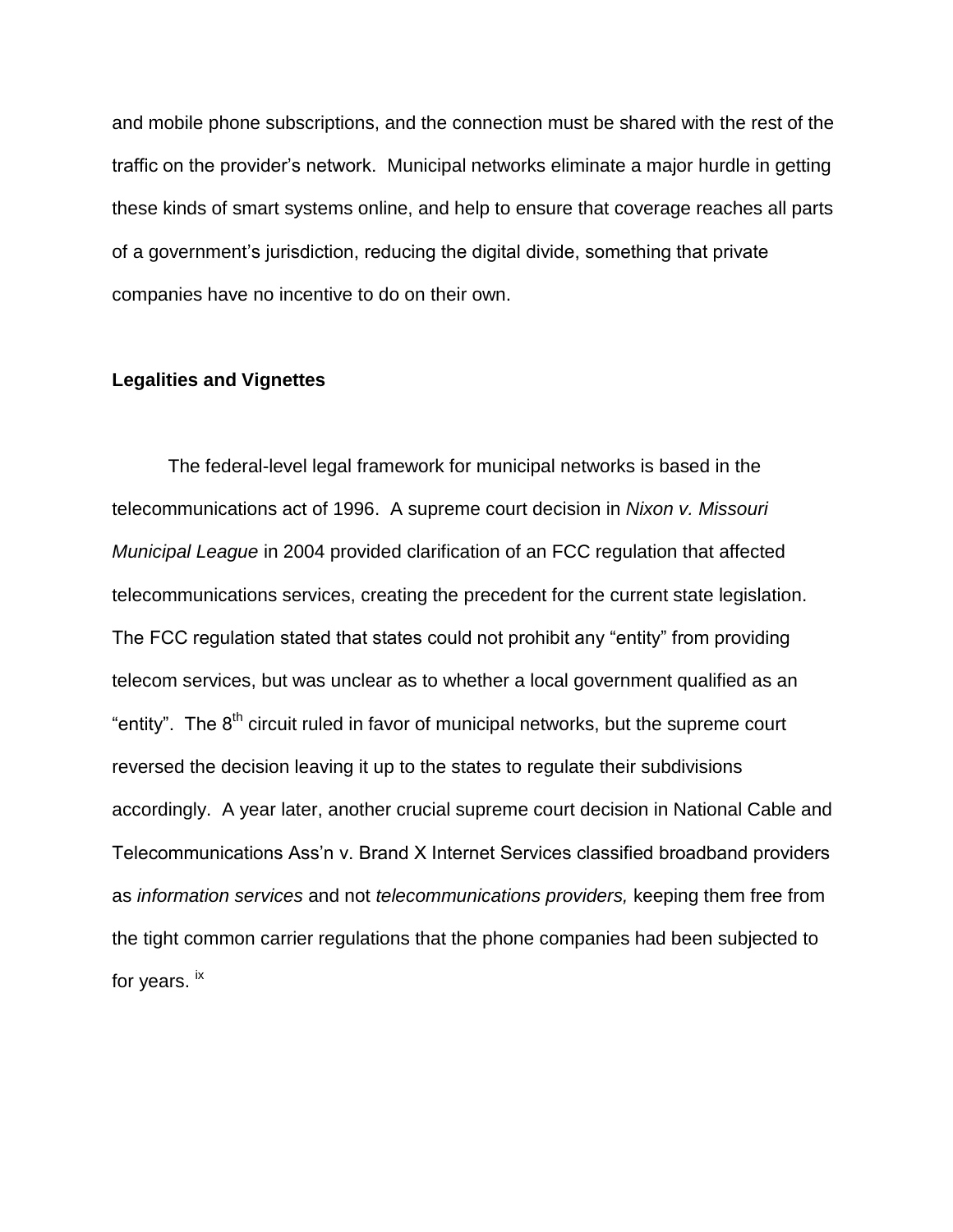In *2007*, *The Community Broadband Bill* was introduced in the U.S. Senate stating "No State or local government statute, regulation, or other State or local government legal requirement may prohibit, or have the effect of prohibiting, any public provider from providing advanced telecommunications capability…", but died in committee and has not been reintroduced.<sup>x</sup>

State-level debate has been especially active in North Carolina, where bills to restrict municipal networks were defeated in 2007, 2009, and 2010, but finally passed in 2011 with strong lobbying from Time Warner Cable.

Opponents referred to the bill as "a cable monopoly protection bill," that "…protects Time Warner Cable and ensures they will continue to do what they've been doing for decades, which is serving where they want to serve and not serving where they don't want to serve." The 5 existing networks were grandfathered, and allowed to continue operations, but a partially-built network in Chapel Hill was denied its request to continue development.<sup>xi</sup>

In Longmont Colorado, a 2005 state law prohibited municipalities from building and operating their own telecommunications infrastructure, and



lifting the anti-municipal network law.

rendered the town of Lamont unable to use the million-dollar fiber-optic loop it had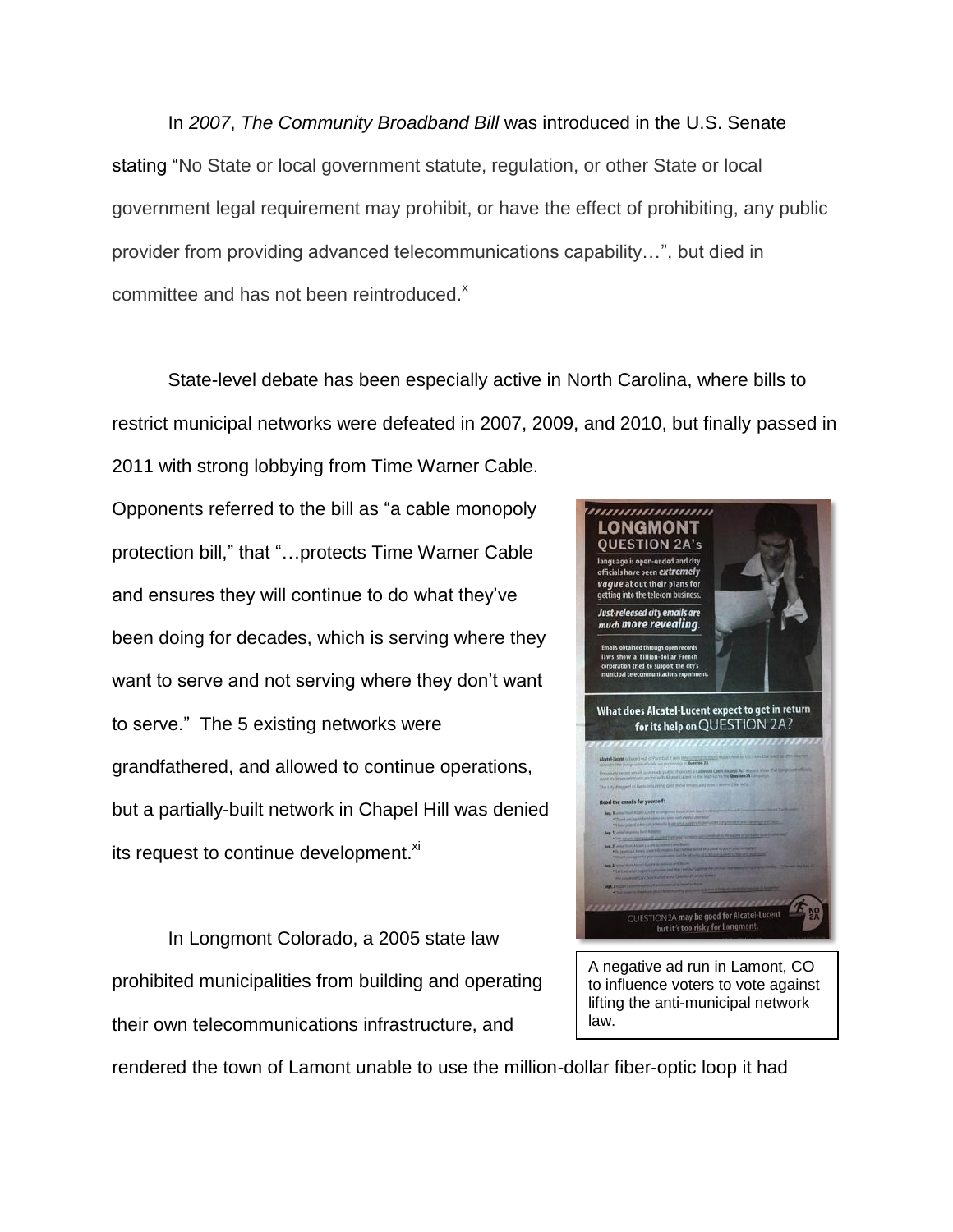installed 10 years earlier. The Colorado Cable Telecommunications Association, which is heavily funded by the dominant local ISP Comcast, spent \$250,000 on a series of ads alleging that the city had secret plans that would put money in the pockets of Alcatel-Lucent. The allegations were based on email conversations the Association dug up between Alcatel and city employees years earlier. A referendum on the vote in 2009 left the law in place, with help from the negative ad campaign. Some residents were upset when they learned after the fact that Comcast was behind all of the publicity, and the measure was put to a vote again in 2011, passing despite another \$300,000 negative ad campaign by the CCTA. xii

A key argument against municipal networks is that they undermine the competitive market, but this is not necessarily true and depends on the network's business model. UTOPIA, a municipal network in Utah created by 17 local municipalities, treats their fiber network as a roadway. Multiple Internet Service Providers are free to compete for the business of connected residents without the massive costs of building and maintaining the physical network themselves. Customers on UTOPIA's network have 7 different options for internet service, each is delivered over the same government-owned fiber-optic cable connection. **Xiii** Existing companies could voluntarily provide this type of competitive selection over the wires that they own and maintain, but have no reason or incentive to as Carol Ellison explains in a law journal on the subject: "The problem with shared infrastructure is that a profit maximizer prefers to lock customers into their own services. The network owner must therefore either be forced to open the network to competitors by government regulation (an option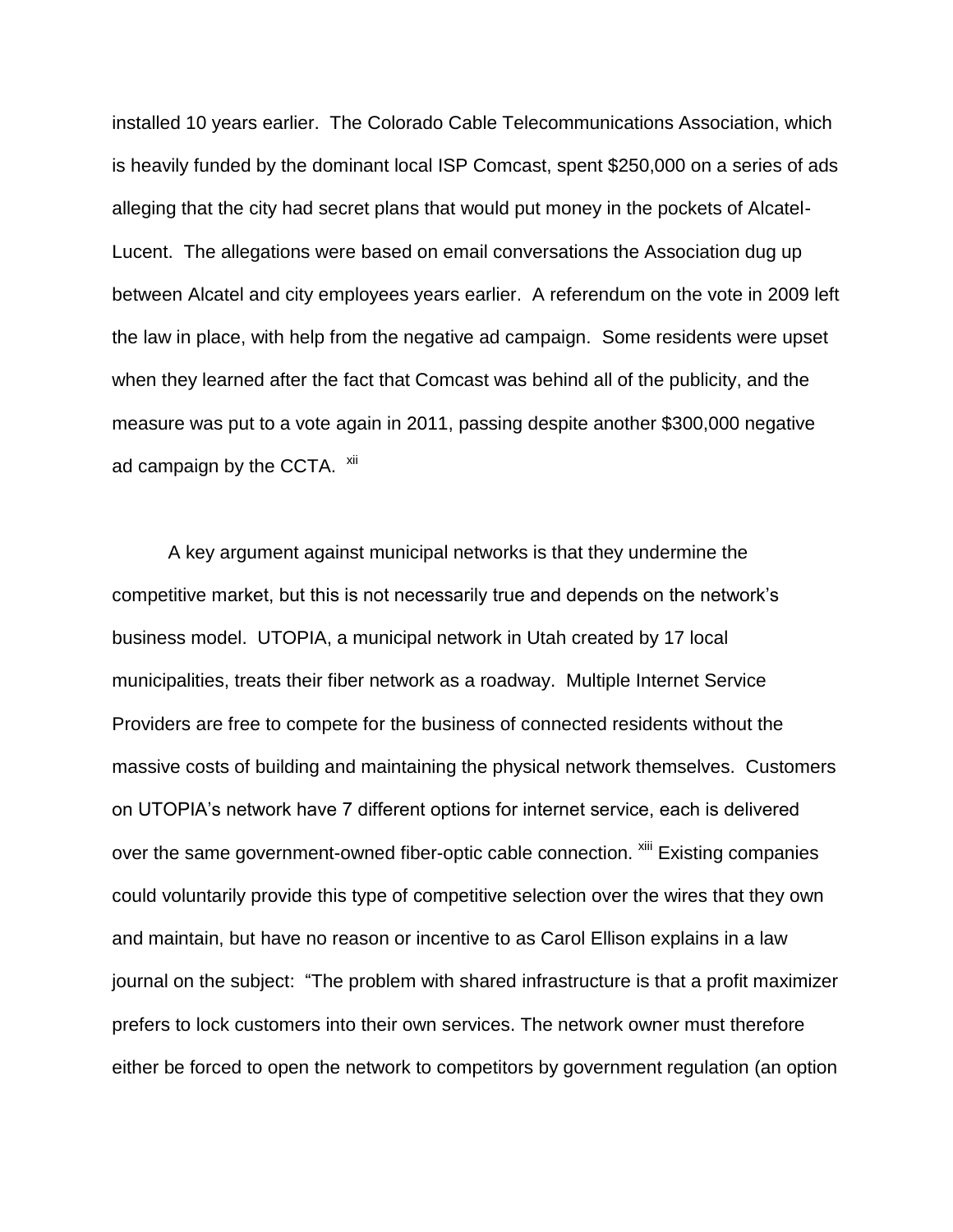the U.S. is unlikely to embrace) or choose to do it by putting community interest ahead of profits." xiv

Public-private partnerships have emerged as the structure of choice for providing municipal networks. Like all such arrangements, their strengths lie in mutual benefit of resources that each brings to the table which the other might have trouble with. In the case of municipal networks, the city brings water towers, buildings, bridges, and existing utility poles; colocation facilities that constitute a major cost for any private company seeking to install this or that antenna. Cities may also serve as an "anchor tenant", or a guaranteed revenue stream as the provider's main customer, justified in this spending due to the improved public services the network will provide. The private companies bring the expertise and experience for building and maintaining the network.  $\frac{x}{y}$  The result has been successful partnerships that are both financially profitable and seek to serve the public good.

## **Success Storiesxvi**

Bristol, Virginia is home to BVU (Bristol Virginia Utilities), a municipal network that began with the connection of municipal buildings, electrical substations, and schools, and quickly expanded to a city-wide FTTH (Fiber to the home) network offering gigabit speeds. It has since expanded outside of Bristol and been elevated to a statelevel agency serving nearly 12,000 subscribers, and boasting \$10,000 in community savings since 2003.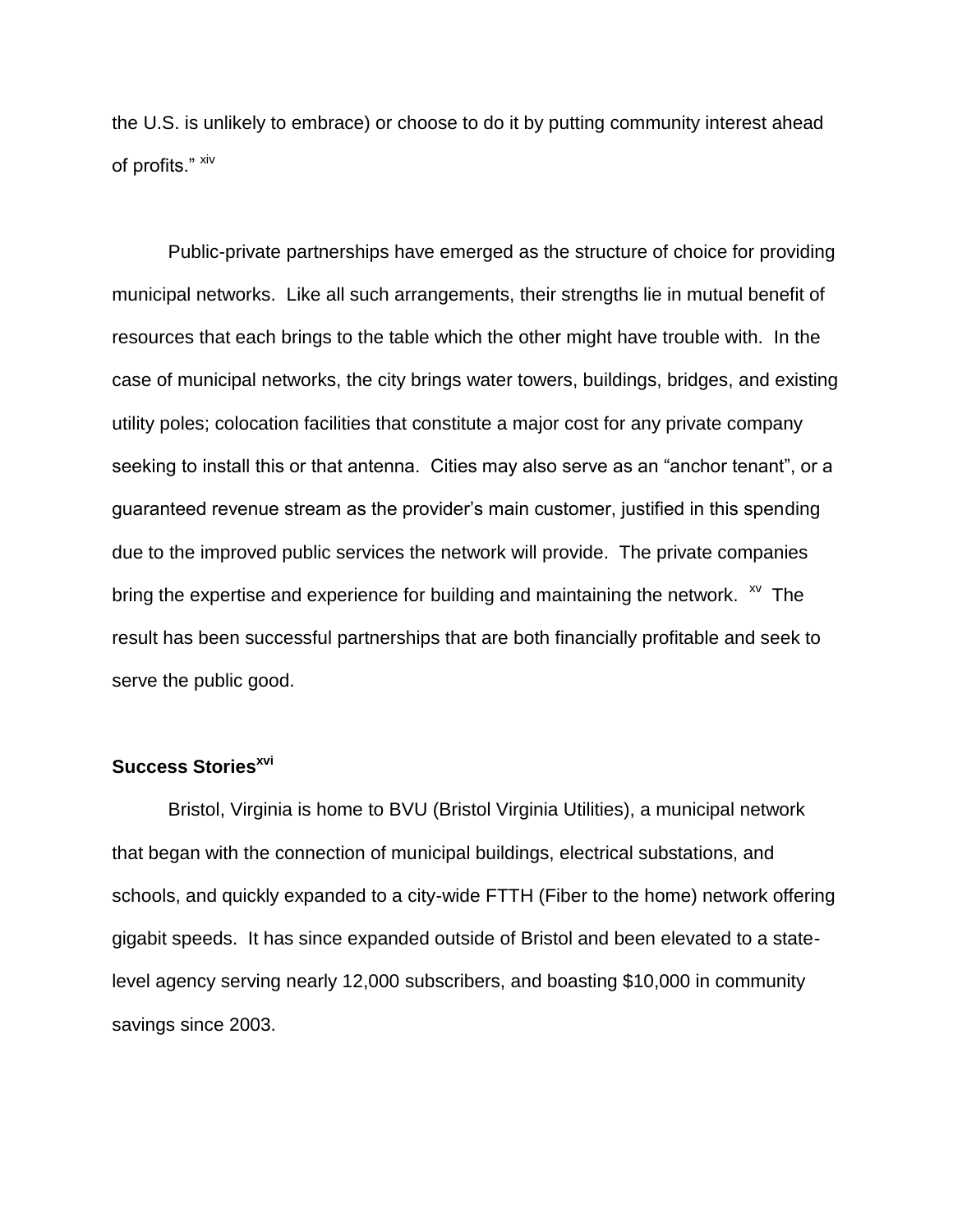Lafayette, Louisiana created a fiber plan in 2004 for its existing municipal electric utility, LUS (Lafayette Utility System). In the face of major opposition and lawsuits by the local telecom providers, a city referendum endorsed a \$125 million bond to build the network. Since 2008, the network has attracted businesses to Lafayette, creating hundreds of jobs.

Chattanooga, Tennessee has received accolades for creating a municipal fiber network offering gigabit speeds, while simultaneously creating the most automated smart electrical grid in the country. Their gigabit service is about \$350 per month, a tenth of the cost for similar service by private connections. The network serves 35,000 customers and has been credited with creating thousands of new jobs and attracting businesses to the city.

# **Conclusion**

The arguments against municipal networks have everything to do with maintaining a stagnant status quo that favors a few large ISPs at the expense of economic growth and promotion of more efficient and smart city services. For cities to realize their tech potential, they must be able to shed their dependence on private forprofit corporations that are unwilling to upgrade their networks. Locally driven network improvements not only deliver network service that the world regards as a human right, but are better suited to meet the needs of their specific jurisdictions than regional and national providers. A clear policy at the federal level removing state's abilities to limit